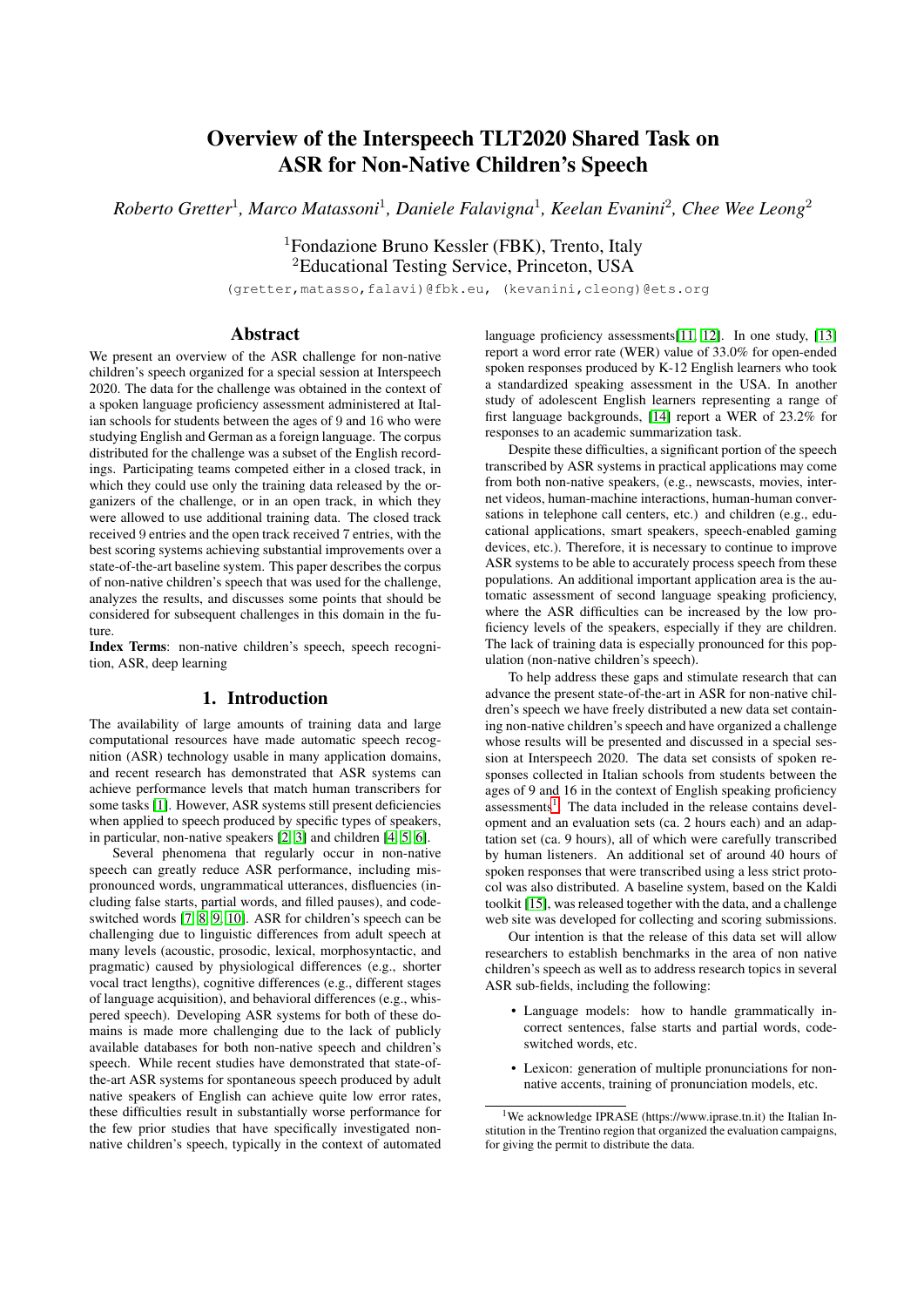- Acoustic models: multilingual model training, transfer learning approaches, model adaptation for non-native children (supervised, unsupervised, lightly supervised), modeling of spontaneous speech phenomena, acoustic models for non-native children, etc.
- Evaluation: database acquisition and annotation of nonnative speech [\[16\]](#page-4-15), performance evaluation for nonnative children's speech.
- Handling low resource training/adaptation data for less commonly studied populations (non-native speech, children's speech).
- Establishing a common data set for additional future annotations for applications beyond ASR (e.g., computer assisted language learning).

We selected CodaLab as the platform for organizing the challenge due to its ease of use, availability of communication tools such as mass-emailing, online forum for clarification of task issues, and tracking of submissions in real time. Submissions were anonymized on an individual basis and identified only by the team name. The statistics displayed were the lowest word error rate (WER) score of all submissions from a given team to-date along with the total number of submissions for the team since the beginning of the challenge. The metric used for evaluation and ranking of participants is the WER value, and participants were also able to see more detailed evaluation results (including # of insertions, # of deletions and # of substitutions) for each submission. The challenge included both a closed tack and an open track. In the closed track, only the training data distributed as part of the shared task could be used to train the models; in the open track, any additional data could also be used to train the models. The submission window was open for a total of 7 days and teams were allowed to provide at most one submission per day to each track, with a maximum total of 7 submissions per track per team. More details about the challenge can be found at the CodaLab site. $<sup>2</sup>$  $<sup>2</sup>$  $<sup>2</sup>$ </sup>

A total of 9 teams submitted results for the closed track and 7 teams submitted results for the open track. In both tracks, the best systems substantially outperformed a strong baseline system built using state-of-the art models and algorithms.

## 2. Audio and language resources

In Trentino, an autonomous region in northern Italy, there is a series of evaluation campaigns underway for testing L2 linguistic competence of Italian students taking proficiency tests in both English and German. Three evaluation campaigns were foreseen, two having been completed in 2016 and 2018, and a final one scheduled in 2020; due to the Covid19 emergency, no one knows if and when it will take place. The 2018 campaign was split into two parts: the 2017 try-out data set and the actual 2018 data. Table [1](#page-1-1) highlights some information about the pupils that took part to the campaigns. More information can be found in [\[17\]](#page-4-16); here we just mention that, together with multiplechoice questions, pupils were asked to produce both written and spoken material. Spoken data represent the core of the TLT2020 challenge; written data were made available for language model purposes.

The prompts for the English spoken data consist of the same 24 prompts in 2017 and 2018; 85 different prompts were used in 2016. A1 prompts correspond to simple questions, while A2

<span id="page-1-1"></span>Table 1: *L2 linguistic competences in Trentino: level, grade, age and number of pupils participating in the evaluation campaigns. Most pupils did both English and German tests.*

| <b>CEFR</b>    | Grade, School   | Age       | Number of pupils |                   |      |
|----------------|-----------------|-----------|------------------|-------------------|------|
|                |                 |           | 2016             | 2017              | 2018 |
| A1             | 5, primary      | $9-10$    | 1074             | 320               | 517  |
| A <sub>2</sub> | 8, secondary    | $12 - 13$ | 1521             | 111               | 614  |
| B1             | 10, high school | 14-15     | 378              | 124               | 1112 |
| B1             | 11, high school | $15-16$   | 141              | $\mathbf{\Omega}$ | 467  |
| tot            | $5 - 11$        | $9 - 16$  | 3114             | 555               | 2710 |

<span id="page-1-2"></span>Table 2: *English spoken data collected during different evaluation campaigns. "#Q" indicates the total number of different prompts presented to the pupils. German data are similar.*

| Year | Lang       | $\#P$ upils | #Utterances | Duration | #O |
|------|------------|-------------|-------------|----------|----|
| 2016 | <b>ENG</b> | 2748        | 17462       | 69:03:37 | 85 |
| 2017 | <b>ENG</b> | 511         | 4112        | 16:25:45 | 24 |
| 2018 | ENG.       | 2332        | 15770       | 93:14:53 | 24 |

and especially B1 prompts give rise to more open-ended utterances.

#### 2.1. Spoken Data

Table [2](#page-1-2) reports some statistics extracted from the spoken data collected so far in all the campaigns. Normally, around 20 students of the same class took the test together, so it is quite common that speech of classmates or teachers overlaps with the speech of the student speaking in her/his microphone. On average, the audio signal quality is nearly good, while the main problem is caused by a high percentage of extraneous speech. In fact, recordings have a fixed duration - depending on the question - so at the end of the response some extra speech is often captured. In addition, background noise is often present due to several sources (doors, steps, keyboard typing, background voices, street noises if the windows are open, etc). Finally, many answers are whispered and difficult to understand.

The audio recordings distributed with the challenge belong to two sets: 2017 recordings, manually transcribed by FBK (TLT2017train, TLT2017dev, TLT2017eval); and a selection of 2016 and 2018 recordings, manually transcribed by ETS (TLT1618train). Table [3](#page-1-3) reports some more information about these datasets. Note that all the recordings uttered by a given speaker are in the same dataset, i.e. there is no overlapping of speakers among datasets. Every single utterance in the datasets is an audio file whose name contains two IDs: *speaker id* and *question id*. In this way it is possible to exploit this information to perform some fine-tuning on the data.

<span id="page-1-3"></span>Table 3: *Some statistics on the speech data distributed with the challenge; number of utterances, pupils, questions, running words, total duration.*

| id           | #Utt  | #Pup | #O  | #Words | Duration |
|--------------|-------|------|-----|--------|----------|
| TLT1618train | 11711 | 3112 | 109 | 136578 | 40:29:37 |
| TLT2017train | 2299  | 338  | 24  | 22450  | 08:59:30 |
| TLT2017dev   | 562   | 84   | 24  | 5287   | 02:05:18 |
| TI T2017eval | 578   | 84   | 24  | 6206   | 02.20.48 |

<span id="page-1-0"></span><sup>2</sup>https://competitions.codalab.org/competitions/23672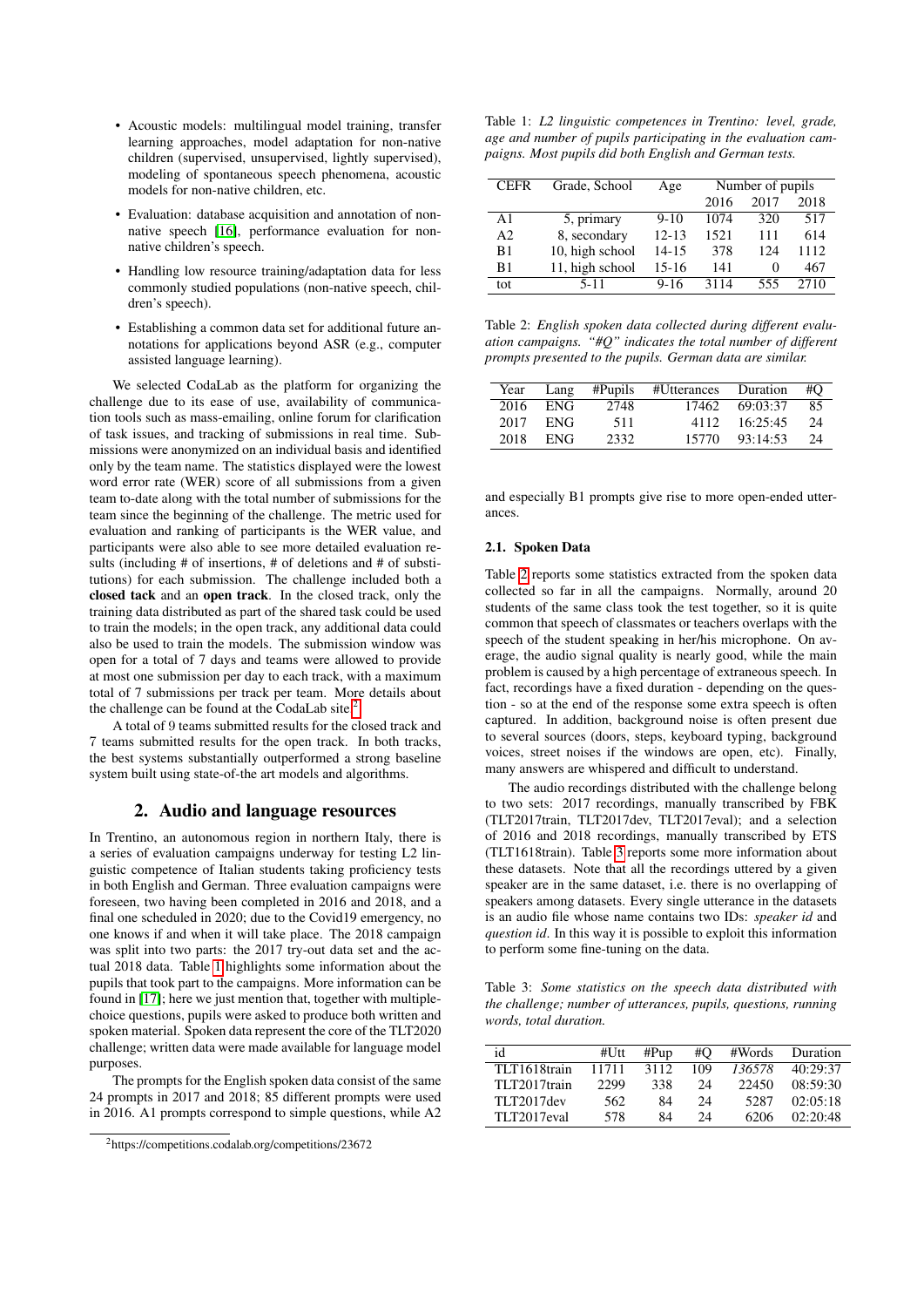## *2.1.1. Manual Transcriptions of 2017 data*

In order to create an ASR benchmark, most utterances in the 2017 data sets were manually transcribed at FBK. The whole process is described in more detail in [\[17\]](#page-4-16), here we just briefly report the most important guidelines: • only the main speaker has to be transcribed; the presence of other voices (schoolmates, teacher) is reported with "@voices"; • whispered speech is explicitly marked with the label "()", • badly pronounced words have to be marked by a "#" sign; "#\*" marks incomprehensible speech; • speech in a different language from the target language is marked with an explicit label *"I am 10 years old @it(io ho gia risposto)" `* .

#### *2.1.2. Selection of 2016/2018 data and their manual transcriptions*

To enlarge the ASR benchmark, we decided to select approximately 40 hours of speech from the 162 hours of recordings belonging to the 2016 and 2018 English data. We decided to keep utterances corresponding to every Question ID (QID) (max. 200 utterances or 30 minutes for every QID), to favour longer utterances and to discard similar phrases (by looking at the ASR output). A selection procedure, described in the documentation of the challenge, was implemented following these criteria, and resulted in about 40 hours of speech.

The initial idea was to distribute this data set untranscribed, to enable participants to explore unsupervised training approaches. Then, ETS performed a manual transcription of this data set in February, 2020, shortly before the start of the challenge. This manual transcriptions suffers some lack of knowledge about Italian language, in particular for Italian names and geographical Trentino toponyms that are sometimes transcribed incorrectly.

<span id="page-2-0"></span>Table 4: *Some statistics about the text data distributed with the challenge: number of running words, lexicon size, number of different and running OOV words, OOV rate, perplexity computed with a 4-gram Maximum Entropy model.*

| id            | #Run   | Lex  | $#Diff - #Run$ | OOV      | Perpl |
|---------------|--------|------|----------------|----------|-------|
|               | Words  | Size | OOV            | rate     |       |
| TLT2016Wtrain | 185777 | 3385 | $0 - 0$        | $0.00\%$ | 71    |
| TLT2017train  | 22450  | 1493 | $0 - 0$        | $0.00\%$ | 8.2   |
| TI T2017dev   | 5287   | 708  | $103 - 120$    | 2.27%    | 49.8  |
| TLT2017eval   | 6206   | 788  | $108 - 119$    | 192%     | 52.6  |

#### 2.2. Text Data

To build and evaluate language models, two sources of indomain text data were provided: (1) manual transcriptions of the 2017 audio data divided into train, dev, eval according to the audio data; and (2) written data, extracted from the written sentences provided by the pupils in 2016. Lowercase texts are obtained after a cleaning phase which consists of: • spoken data: replace every foreign word sequence with some *unk* label; remove all the @ phenomena, truncated and incomprehensible words; • written data: keep only true English words, by looking at some English, Italian and German lexicons. Some statistics about these data are reported in Table [4.](#page-2-0)

Table 5: *Baseline WER results*

<span id="page-2-3"></span>

|          | Dev   | Eval  |
|----------|-------|-------|
| baseline | 37.92 | 35.09 |
| + 40h    | 23.79 | 22.54 |

## <span id="page-2-4"></span>2.3. Baseline system

The baseline acoustic model is based on a traditional Kaldi recipe that features a factorized TDNN [\[18\]](#page-4-17) trained with LF-MMI [\[19\]](#page-4-18). The language model is based on a 4-gram maximum entropy model trained on the distributed text (about 200k words).

The adopted phoneset is derived from the standard CMU dictionary<sup>[3](#page-2-1)</sup> adding additional units for specific acoustic phenomena appearing in the manual transcriptions (e.g., laughs, background noise) and code-switching words (*unk-it* and *unkde*). Missing pronounciations are generated using a graphemeto-phoneme conversion  $\text{tool}^4$  $\text{tool}^4$  included in the recipe.

Table [5](#page-2-3) reports the resulting WERs obtained on *Dev* and *Eval* sets with the released baseline and the improved acoustic model exploiting the additional transcribed 40 hours. The results demonstrate the importance of the amount of training data as well as having in-domain data. In this scenario, all of the acoustic data comes from students with Italian as their first language and, despite some errors in the outsourced transcriptions, the boost in the resulting acoustic model is evident.

## 3. Results

The results in terms of WER, for both the closed and open tracks are provided in Table [6.](#page-3-0) The top-ranking systems greatly improved upon the baseline system provided by the organisers with the WER of 15.67% for the best system at less than half of the baseline WER of 35.09%. In addition, the best submissions also outperformed the baseline results achieved using all of the training data including the additional 40 hours of transcribed data, (i.e., the WER of 22.54% mentioned in Section [2.3\)](#page-2-4). Since this result was obtained with a strong state-of-the-art system, the results obtained by several of the teams participating in the challenge are quite impressive. In the next section, we will summarize and compare the main features of the submitted systems; it is envisioned that further details about these systems will be disclosed in future publications by the various teams that participated in the challenge.

Table [6](#page-3-0) demonstrates that the best overall performance in the challenge was achieved by a submission to the closed track; the top submission to the open track was just a duplicate of the top submission to the closed track. This indicates that the best performance was obtained by only using the in-domain data distributed for the challenge and that the addition of larger amounts of out-of-domain data did not lead to a substantial improvement. This suggests that the best performing systems are highly tuned to the specific characteristics of the data released for the challenge and may not generalize to other data sets, for example containing responses from children with different first language backgrounds or to different speaking prompts that are not included in the training data. Nevertheless, the best result of 15.67% on this data set is still quite impressive compared to previously published results on this corpus [\[20\]](#page-4-19) and on other corpora of non-native children's speech [\[14,](#page-4-13) [13\]](#page-4-12).

# 4. Discussion

### 4.1. Closed track

For comparison purposes Tables [6](#page-3-0) summarizes some of the features of the submitted systems of which we are aware (this in-

<span id="page-2-1"></span><sup>&</sup>lt;sup>3</sup>http://www.speech.cs.cmu.edu/cgi-bin/cmudict

<span id="page-2-2"></span><sup>4</sup>https://github.com/mozilla/g2p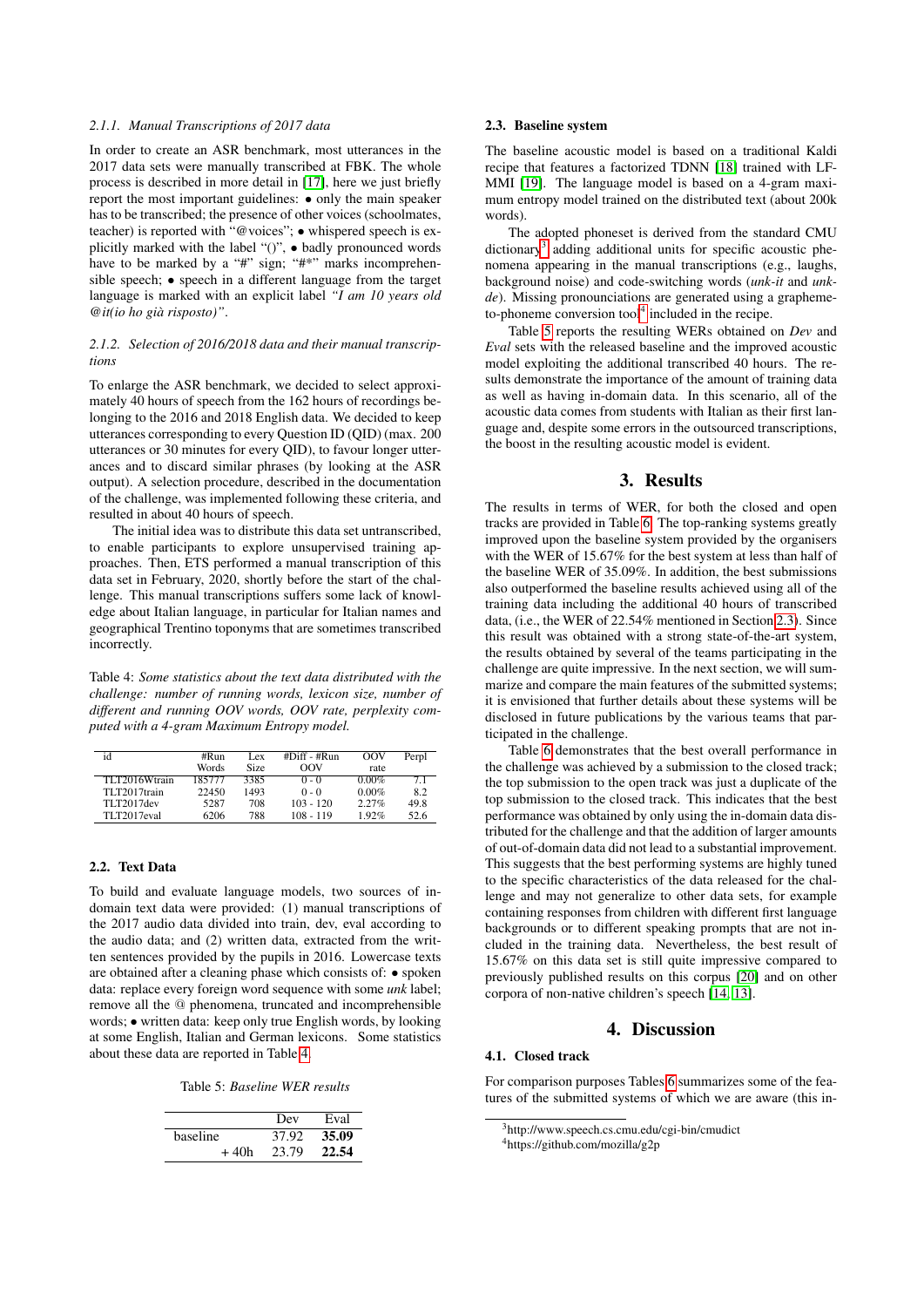| Rank           | %WER  | ASR engine | acoustic model                        | language model                                     | system combination           |
|----------------|-------|------------|---------------------------------------|----------------------------------------------------|------------------------------|
|                | 15.67 | kaldi, HTK | graphemic TDNNs                       | n-grams, RNNLM                                     | ROVER, CNC                   |
| $\overline{2}$ | 17.59 | kaldi      | VTLN, TDNN,                           | n-gram, LM rescoring                               | model ensemble               |
|                |       |            | <b>CNN-TDNNF</b>                      |                                                    |                              |
| 3              | 18.71 | kaldi      | <b>TDNN-BLSTM</b>                     | n-gram, LM rescoring                               | lattice MBR combination      |
| $\overline{4}$ | 18.80 | kaldi      | <b>TDNN</b>                           | n-grams, RNNLM rescoring                           |                              |
| 5              | 19.64 | unknown    | unknown                               | unknown                                            | unknown                      |
| 6              | 21.63 | kaldi      | <b>CNN-TDNN</b>                       | n-grams                                            |                              |
| 7              | 22.24 | unknown    | unknown                               | unknown                                            | unknown                      |
| 8              | 26.38 | kaldi      | <b>TDNN-F</b>                         | n-grams                                            |                              |
| 9              | 26.61 | kaldi      | <b>TDNN</b>                           | n-grams                                            | $\overline{\phantom{a}}$     |
| baseline       | 35.09 | kaldi      | <b>TDNN</b>                           | n-grams, LM rescoring                              | $\overline{\phantom{a}}$     |
| Open track     |       |            |                                       |                                                    |                              |
| Rank           | %WER  | ASR engine |                                       | acoustic-model, language-model, system combination | additional data              |
| $\mathbf{1}$   | 15.67 | kaldi, HTK | same as closed track - rank 1         |                                                    |                              |
| $\overline{2}$ | 17.06 | kaldi      | CNN+TDNN-F, 4-gram lattice rescoring, |                                                    | $\approx$ 325h from corpora  |
|                |       |            | <b>MBR</b> lattice combination        |                                                    | of children's speech         |
| 3              | 17.79 | kaldi      | very similar to closed track - rank 2 |                                                    |                              |
| $\overline{4}$ | 18.71 | kaldi      | same as closed track - rank 3         |                                                    |                              |
| $\overline{5}$ | 22.34 | unknown    | unknown                               |                                                    | unknown                      |
| $\overline{6}$ | 23.24 | kaldi      | CNN+TDNN                              |                                                    | transfer learning            |
|                |       |            |                                       |                                                    | from Zamia $(\approx 1500h)$ |
| baseline       | 35.09 | kaldi      | same as closed track                  |                                                    |                              |
| 7              | 36.73 | unknown    | unknown                               |                                                    | unknown                      |

<span id="page-3-0"></span>Table 6: *Results achieved by the participants in the challenge. The main features of the submitted systems are also listed.*

formation was provided by the participants in response to an informal survey after the completion of the competition; not all participants chose to respond to the survey).

In summary, we notice that: *a)* all participants use hybrid ASR systems based on kaldi (only the winning system used HTK in combination with kaldi); *b)* all participants use long temporal contexts (in the form of time delayed nodes and/or recurrent nodes) in neural networks to model acoustic observations; *c)* some participants try to exploit the additional acoustic data, applying schemes for selecting reliable transcriptions; *d)* most participants apply LM rescoring; *e)* all participants use the provided lexicon and phonetic transcriptions derived with the phonetic transcriber (G2P) provided with the kaldi toolkit (the winning system makes also use of language ID tags for foreign words in order to enrich the phonetic trees); *f)* the best performing systems use system combination (ROVER and/or CNC).

## 4.2. Open track

Closed track

As mentioned above, Table [6](#page-3-0) shows that only two teams used additional data for acoustic model training in their open track submissions (the other teams submitted results based on the same or very similar systems that were developed for the closed track), and that the use of additional external corpora did not enable those two teams to beat the best performing system submitted to the closed track challenge. However, it is worth noting that the system that used approximately 325 hours of additional data from corpora containing children's speech (the OGI, CMU Kids, MyST, and CU Kids' corpora) achieved the 2nd place result in the open track with a WER of 17.06% whereas the system that used a much larger amount of adult speech (1500 hours from the Zamia corpus) had a much higher WER. This seems to indicate that the use of additional external data that is a closer match to the acoustic characteristics of the children's speech in

the challenge corpus (even if it wasn't a perfect match since the corpora contain speech from native speakers) is much more beneficial than mismatched adult data. A further confirmation of this result can be found in [\[21\]](#page-4-20), where the use of a small amount of carefully selected spoken utterances was shown to be effective for the recognition of children's speech.

# 5. Conclusions and further directions

This paper has described a corpus that was released for an Interspeech 2020 challenge on the task of ASR for non-native children's speech and has presented the results of the systems that were submitted to the challenge. The results indicate that substantial progress has been made in the state-of-the-art for this difficult task. The corpus will be released at no cost for non-commercial research purposes outside the scope of the Interspeech 2020 challenge and it is envisioned that future research will continue to improve on the promising results that have already been obtained. As discussed above, it is possible that some of the systems developed for this challenge may have over-fitted the characteristics of this particular data set. Therefore, we have plans to release additional data sets in the future that would probe the robustness of the systems through the inclusion of responses to assessment prompts that were not seen in the training data set as well as responses from speakers from diverse native language backgrounds other than Italian [\[22,](#page-4-21) [23\]](#page-4-22).

Future directions for additional shared tasks to investigate the performance of speech processing technology for non-native children's speech include an ASR for the Italian students who were learning German (drawn from the larger corpus that contains the English responses used in this challenge) as well as a modelling speaking proficiency scores (such as fluency, pronunciation, etc.) for young language learners [\[7,](#page-4-6) [8,](#page-4-7) [9,](#page-4-8) [24,](#page-4-23) [25,](#page-4-24) [26\]](#page-4-25).